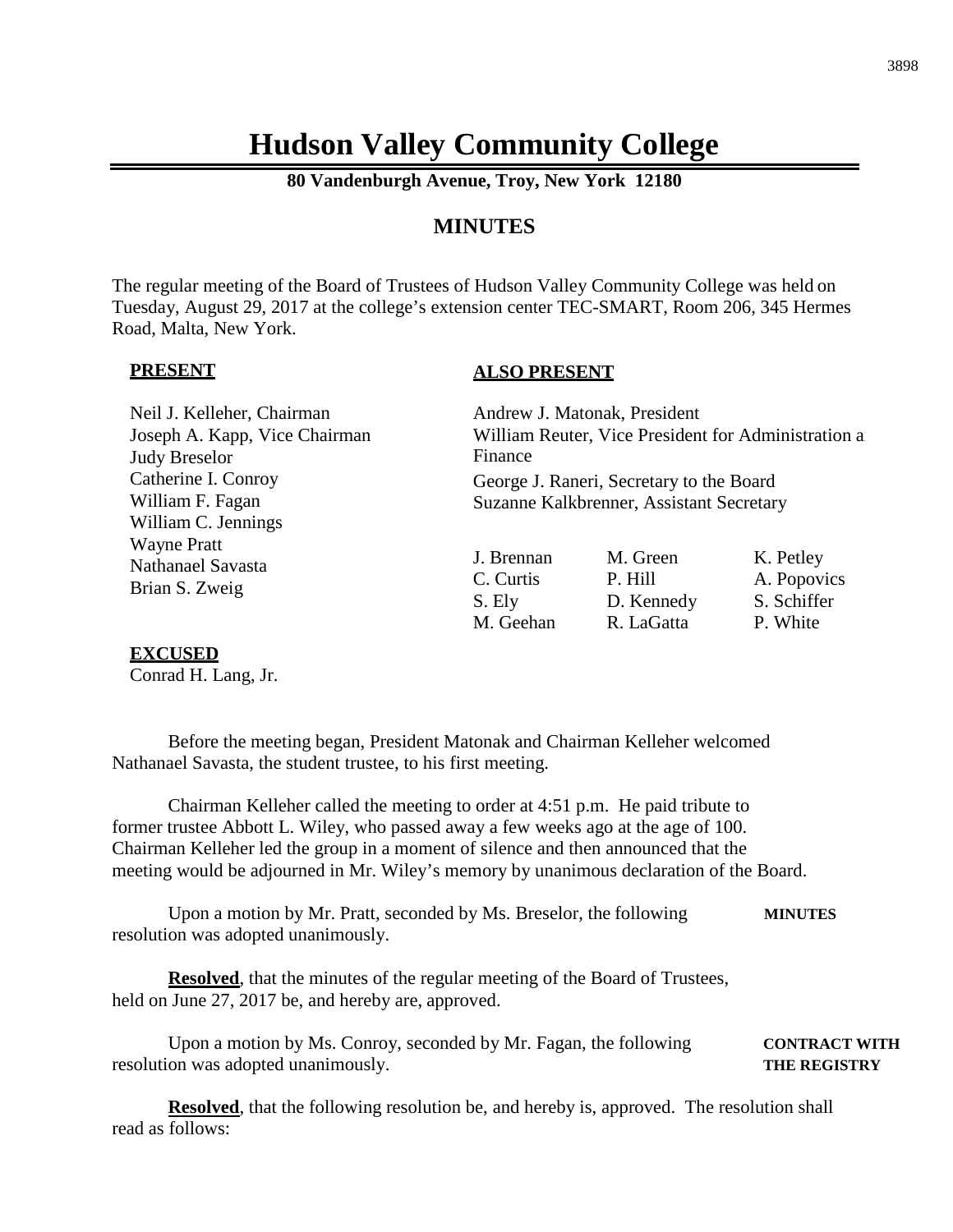## **AGREEMENT FOR CONTRACT WITH THE REGISTRY**

**WHEREAS**, recently both the Vice President of Academic Affairs and Vice President of Enrollment Management and Student Development have announced their intentions to retire on October 13th and 20th, 2017, respectively; and

**WHEREAS**, it was determined that it was in the best interests of the College at this time to find external candidates that have extensive higher education experience; and

**WHEREAS**, the College issued RFP# 17-419, requesting bids for higher education executive placement services; and

**WHEREAS**, the advertisement for the RFP ran in the Troy Record on July 31, 2017 and the Times Union on August 2, 2017 and was posted on the College's website on July 31, 2017; and,

**WHEREAS**, the firm of "The Registry" submitted a bid that was determined that best fulfills the needs of Hudson Valley Community College;

## **NOW, THEREFORE, IT IS**

**RESOLVED**, that the Board of Trustees of Hudson Valley Community College authorizes the President to enter into a contract for services with The Registry, in a form acceptable to college counsel, in an amount consistent with the proposal received which is 33% of the annual interim executive's salary and if there are concurrent interim placements, the second concurrent placement will be 30% of the annual interim executive's salary, with payment to be disbursed from college operating funds.

Upon a motion by Dr. Jennings, seconded by Dr. Kapp, the **ESTABLISHMENT** following resolution was adopted, with Ms. Breselor abstaining. **OF CAPITAL**

**Resolved**, that the following resolution be, and hereby is, approved, **FOR ADVANCED** The resolution shall read as follows: **MANUFACTURING**

**PROJECT—"CENTER SKILLS" (CAMS)**

#### **ESTABLISHMENT OF A CAPITAL PROJECT— CENTER FOR ADVANCED MANUFACTURING SKILLS (CAMS)**

**Resolved**, that the request to for the Hudson Valley Community College Board of Trustees to create a capital project entitled "Center for Advanced Manufacturing Skills" at a total cost of \$14,500,000 with at least fifty percent (50%, actual percentages contingent upon final grant award amounts) of the funding from the following sources:

Hudson Valley Community College Faculty Student Association Hudson Valley Community College Foundation Hudson Valley Community College Capital Chargebacks Hudson Valley Community College Facility Use Revenue Federal and State Grants County of Rensselaer

Be, and hereby is, approved. Be it further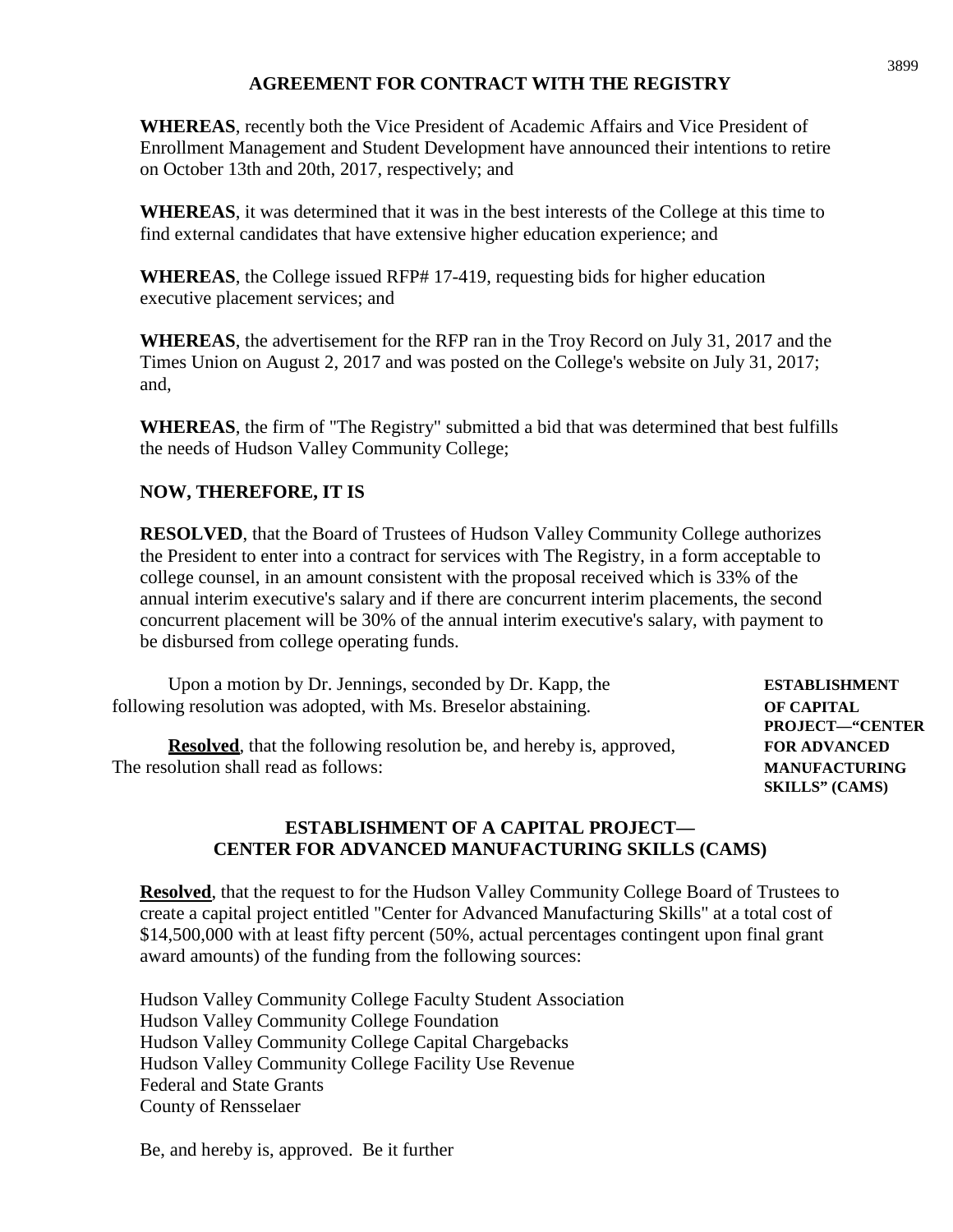**Resolved**, that the remaining funds for the project will be matched by the State of New York at fifty percent (50%) of the project funding received from non-state sources (a pending state grant request, if received, is ineligible for matching); and be it further

**Resolved**, that the project amount of \$14,500,000 is contingent upon receiving SUNY authorization/approval that Hudson Valley Community College can utilize additional facility use revenues in excess of the current level authorized in 2011.

Upon a motion by Dr. Kapp, seconded by Ms. Conroy, the **ESTABLISHMENT** following resolution was adopted, with Ms. Breselor abstaining. **OF DESIGNATED ACCOUNT—"DEBT**

**Resolved**, that the following resolution be, and hereby is, approved, **SERVICE** The resolution shall read as follows: **REQUIREMENTS"**

### **DESIGNATION OF FACILITY USE REVENUE**

**WHEREAS**, New York State Education Law Section 6306 subdivision 4 provides in part that "The Board of Trustees of each Community College may acquire by deed, gift, devise, bequest or lease, real or personal property suitable for carrying out the program and purposes of the College, and pursuant to regulations prescribed by the State University Trustees, may apply any income that may be derived therefrom to the maintenance thereof'; and

**WHEREAS**, New York State Education Law Section 6306 subdivision 4 also provides that "Title to real property so acquired shall rest in and be held by the local sponsor in trust for the uses and purposes of the Community College"; and

**WHEREAS**, New York State Education Law 6306 Subdivision 4 further provides that "The use of real or personal property given to the Board of Trustees of any Community College, or income therefrom, to provide any part of the local sponsor's share of capital or operating costs shall be subject to the consent of the State University Trustees"; and

**WHEREAS**, Hudson Valley Community College generates approximately \$800,000 annually in revenues from rental of the College's real property; and

**WHEREAS**, on January 27, 2011 the Board of Trustees of Hudson Valley Community College authorized transferring "portion of its Facility Use Revenue to Rensselaer County as a portion of the local sponsor's share of capital costs" for the "purpose of paying Hudson Valley Community College's existing debt service obligations as it relates to Phase II of the 1996-2005+ Facilities Master Plan" (copy attached); and

**WHEREAS**, in March 2011 the SUNY Board of Trustees passed a resolution authorizing "Hudson Valley Community College to transfer facility use revenue in an amount not to exceed \$415,000 annually through 2026 to the college's local sponsor for use by the local sponsor to pay debt service related to the local sponsor's share of the cost of Phase II of the 1996-2005+ Facilities Master Plan" (copy attached); and

**WHEREAS**, Hudson Valley Community College is mindful of Rensselaer County's financial limitations in regards to increasing both its operational and capital support and without additional funds being made available from the College from facility usage revenues it is highly unlikely any additional capital projects, including the Center for Advanced Manufacturing Skills, would be able to be undertaken;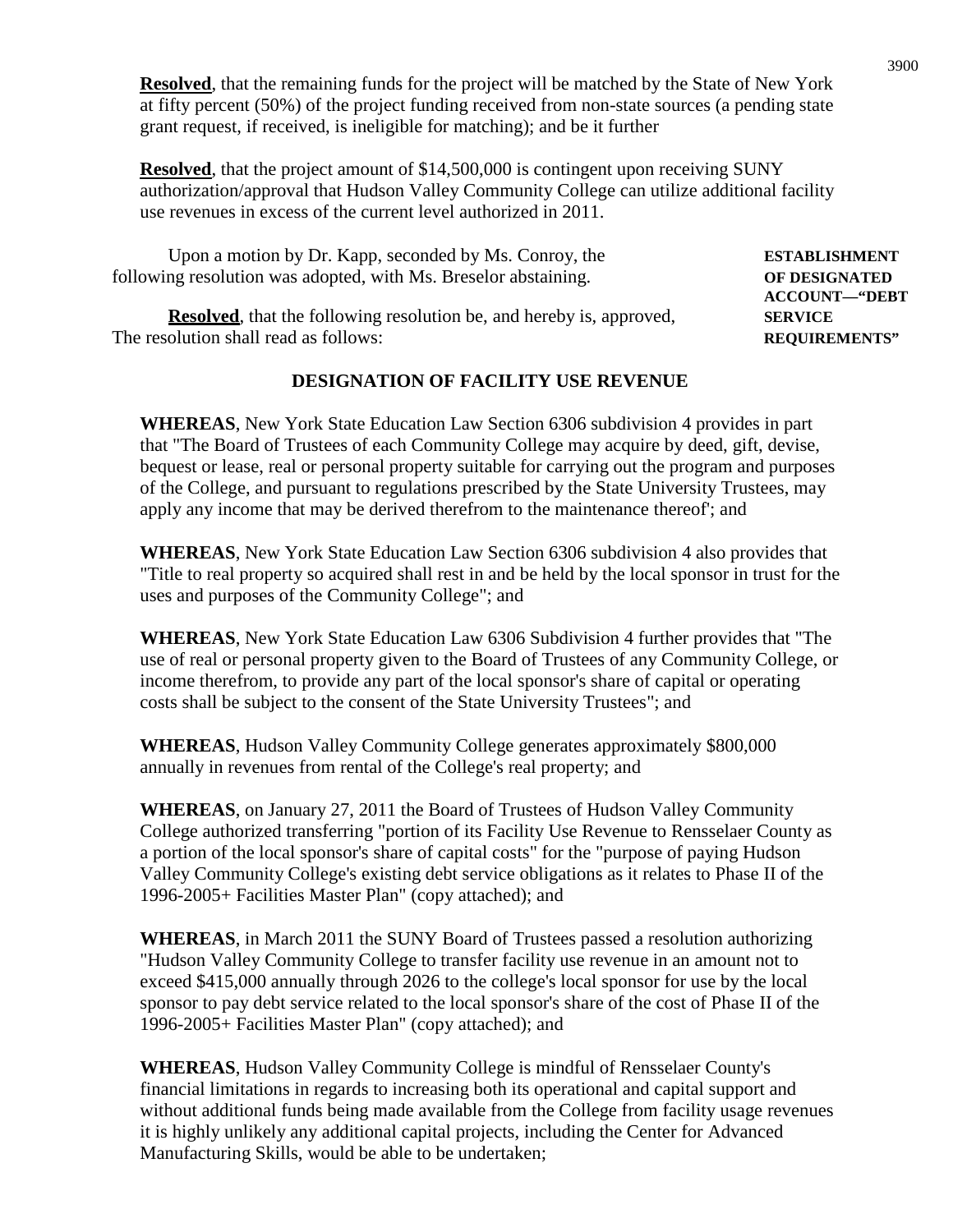#### **NOW, THEREFORE, IT IS**

**RESOLVED**, that commencing with the 2016-2017 fiscal year, Hudson Valley Community College will establish a designated account entitled "Debt Service Requirements" and transfer on an annual basis, upon the close of the College's fiscal year, its Facility Use Revenue generated for that fiscal year into the "Debt Service Requirements" designated account; and

**RESOLVED**, that commencing with the 2016-2017 fiscal year, Hudson Valley Community College will transfer, in combination with capital chargebacks, amounts necessary to properly fund annual County debt service requirements related to Hudson Valley Community College Capital Projects as a portion of the local sponsor's share of capital costs; and

**RESOLVED**, that the approval of the "Debt Service Requirements" account designation by the Hudson Valley Community College Board of Trustees is subject to authorization by SUNY and or approval by the SUNY Board of Trustees, and, it is further

**RESOLVED**, that the annual funds necessary to amortize debt incurred by Rensselaer County in behalf of HVCC will be placed in a separate and distinct account by the Chief Fiscal Officer of Rensselaer County for the purpose of paying Hudson Valley Community College's existing debt service obligations as it relates to the College's Capital Projects that Rensselaer County borrowed for.

| <b>INFORMATION ITEMS</b>                         |                                                                                                                                                                                                                                                                                                            | <b>INFORMATION</b> |
|--------------------------------------------------|------------------------------------------------------------------------------------------------------------------------------------------------------------------------------------------------------------------------------------------------------------------------------------------------------------|--------------------|
|                                                  |                                                                                                                                                                                                                                                                                                            | <b>ITEMS</b>       |
|                                                  |                                                                                                                                                                                                                                                                                                            |                    |
|                                                  |                                                                                                                                                                                                                                                                                                            |                    |
| Irene Cruz, Instructor/Education Specialist,     |                                                                                                                                                                                                                                                                                                            |                    |
| Learning Centers,                                |                                                                                                                                                                                                                                                                                                            |                    |
| f/t appt., eff. $8/28/17$                        | \$48,981/yr                                                                                                                                                                                                                                                                                                |                    |
| Aaron Nooney, Instructor/Educational Specialist, |                                                                                                                                                                                                                                                                                                            |                    |
| Learning Centers,                                |                                                                                                                                                                                                                                                                                                            |                    |
| f/t appt., eff. $8/28/17$                        | \$48,981/yr                                                                                                                                                                                                                                                                                                |                    |
|                                                  |                                                                                                                                                                                                                                                                                                            |                    |
|                                                  |                                                                                                                                                                                                                                                                                                            |                    |
|                                                  |                                                                                                                                                                                                                                                                                                            |                    |
|                                                  |                                                                                                                                                                                                                                                                                                            |                    |
|                                                  |                                                                                                                                                                                                                                                                                                            |                    |
| Douglas P. Kenney, Jr, Instructor,               |                                                                                                                                                                                                                                                                                                            |                    |
| Building Systems Technology,                     |                                                                                                                                                                                                                                                                                                            |                    |
| f/t appt., eff. $8/28/17$                        | \$48,981/yr                                                                                                                                                                                                                                                                                                |                    |
|                                                  |                                                                                                                                                                                                                                                                                                            |                    |
| Christopher Hammond, Instructor,                 |                                                                                                                                                                                                                                                                                                            |                    |
| Computing and Information Sciences,              |                                                                                                                                                                                                                                                                                                            |                    |
| f/t temp appt., eff. $8/28/17$                   | \$48,981/yr                                                                                                                                                                                                                                                                                                |                    |
|                                                  | The following information items were noted:<br>A. FULL-TIME FACULTY<br>1. Academic Affairs<br>2. EOC<br>Kyle Anne Garcia, Instructor,<br>Cosmetology, E.O.C.,<br>f/t appt., eff. $8/28/17$<br>3. Schools of Business and Engineering and Industrial Technologies<br>4. School of Liberal Arts and Sciences | \$55,000/yr        |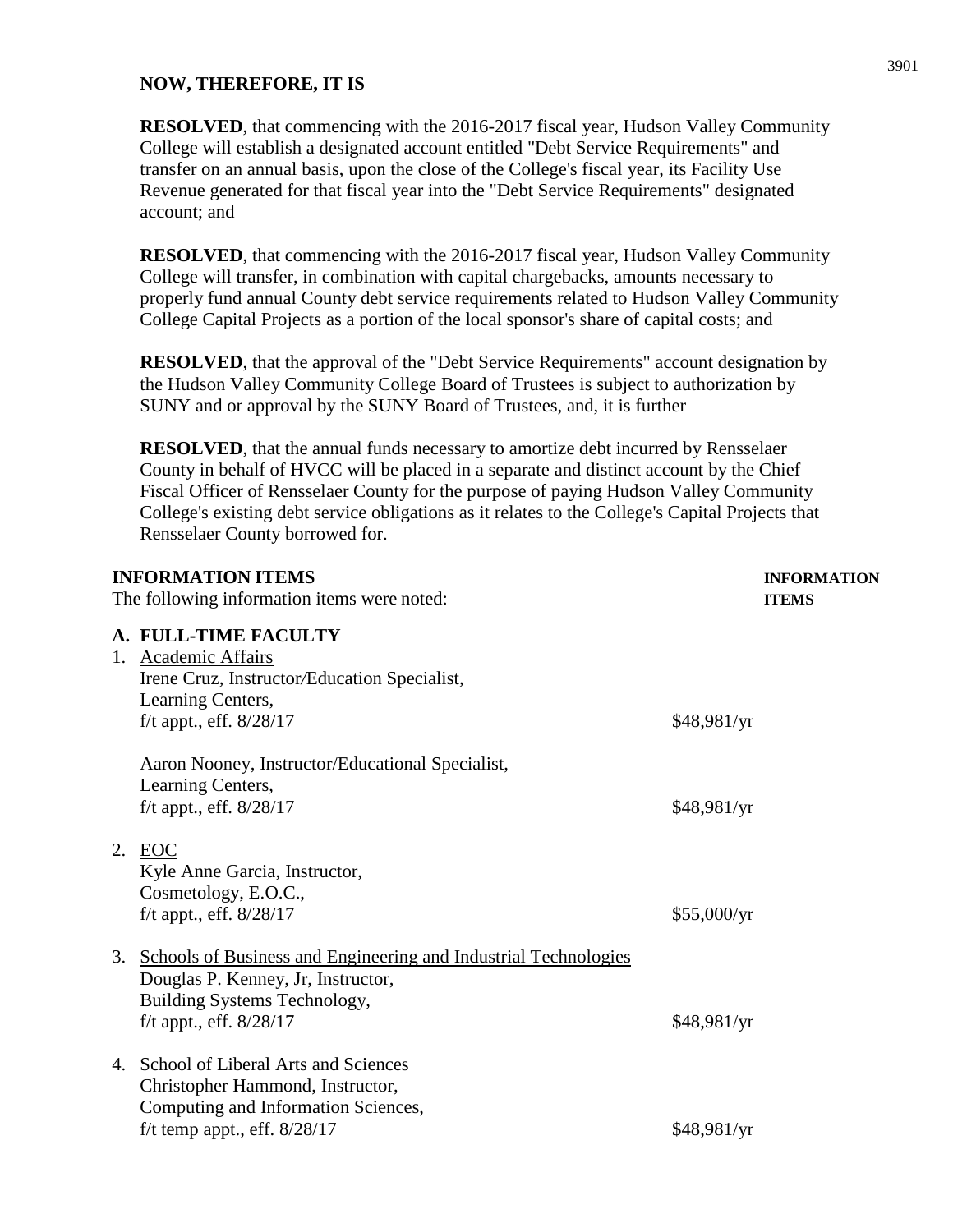|  | Lamyaa Hassib, Instructor,<br>Biology, Chemistry and Physics,<br>f/t appt., eff. $8/28/17$ | \$48,981/yr |  |
|--|--------------------------------------------------------------------------------------------|-------------|--|
|  | <b>B. FULL-TIME NON-TEACHING PROFESSIONAL</b>                                              |             |  |
|  | 1. Academic Affairs                                                                        |             |  |
|  | Sean Maloney, Technical Assistant,<br>Testing and New Student Orientation,                 |             |  |
|  | <b>Instructional Support Services and Retention,</b>                                       |             |  |
|  | f/t appt., eff. $7/24/17$                                                                  | \$38,000/yr |  |
|  | 2. E.O.C.                                                                                  |             |  |
|  | Jennifer Bogda, Assistant to the Coordinator of Institutional Advancement,<br>E.O.C.,      |             |  |
|  | f/t appt., eff. $7/17/17$ or thereafter                                                    | \$35,000/yr |  |
|  | Keevin Killikelly, Assistant Coordinator for Student Services,<br>E.O.C.,                  |             |  |
|  | f/t appt., eff. $8/21/17$                                                                  | \$50,000/yr |  |
|  | Barbara Talbot, Counselor, E.O.C.,                                                         |             |  |
|  | Office of the Coordinator-Instructional Services,                                          |             |  |
|  | f/t appt., eff. $8/10/17$ or thereafter                                                    | \$44,000/yr |  |
|  | 3. Enrollment Management and Student Development                                           |             |  |
|  | James Bowles, Assistant Track and Field Coach,                                             |             |  |
|  | Intercollegiate Athletics,<br>f/t temp. appt., eff. $7/5/17$                               | \$2,500/yr  |  |
|  |                                                                                            |             |  |
|  | Nicholas Chartian, Assistant Football Coach,                                               |             |  |
|  | Intercollegiate Athletics,<br>f/t temp. appt., eff. $7/5/17$                               | \$4,500/yr  |  |
|  |                                                                                            |             |  |
|  | Giacomo Giglio, Assistant Men's Soccer Coach,                                              |             |  |
|  | Intercollegiate Athletics,                                                                 |             |  |
|  | f/t temp. appt., eff. $7/10/17$ or thereafter                                              | \$2,500/yr  |  |
|  | Devan Hodlik, Assistant Volleyball Coach,                                                  |             |  |
|  | Intercollegiate Athletics,                                                                 |             |  |
|  | f/t temp. appt., eff. $9/1/17$ or thereafter                                               | \$2,000/yr  |  |
|  | Alex Macbeth, Assistant Men's and Women's Cross Country Coach,                             |             |  |
|  | Intercollegiate Athletics,                                                                 |             |  |
|  | f/t temp appt., eff. $9/1/17$                                                              | \$1,500/yr  |  |
|  | William Roy, Assistant Football Coach,                                                     |             |  |
|  | Intercollegiate Athletics,<br>f/t temp. appt., eff. $7/5/17$                               | \$1,500/yr  |  |
|  |                                                                                            |             |  |
|  | Erik Smith, Assistant Track and Field Coach,                                               |             |  |
|  | Intercollegiate Athletics,                                                                 |             |  |
|  | f/t temp. appt., eff. $7/5/17$                                                             | \$2,500/yr  |  |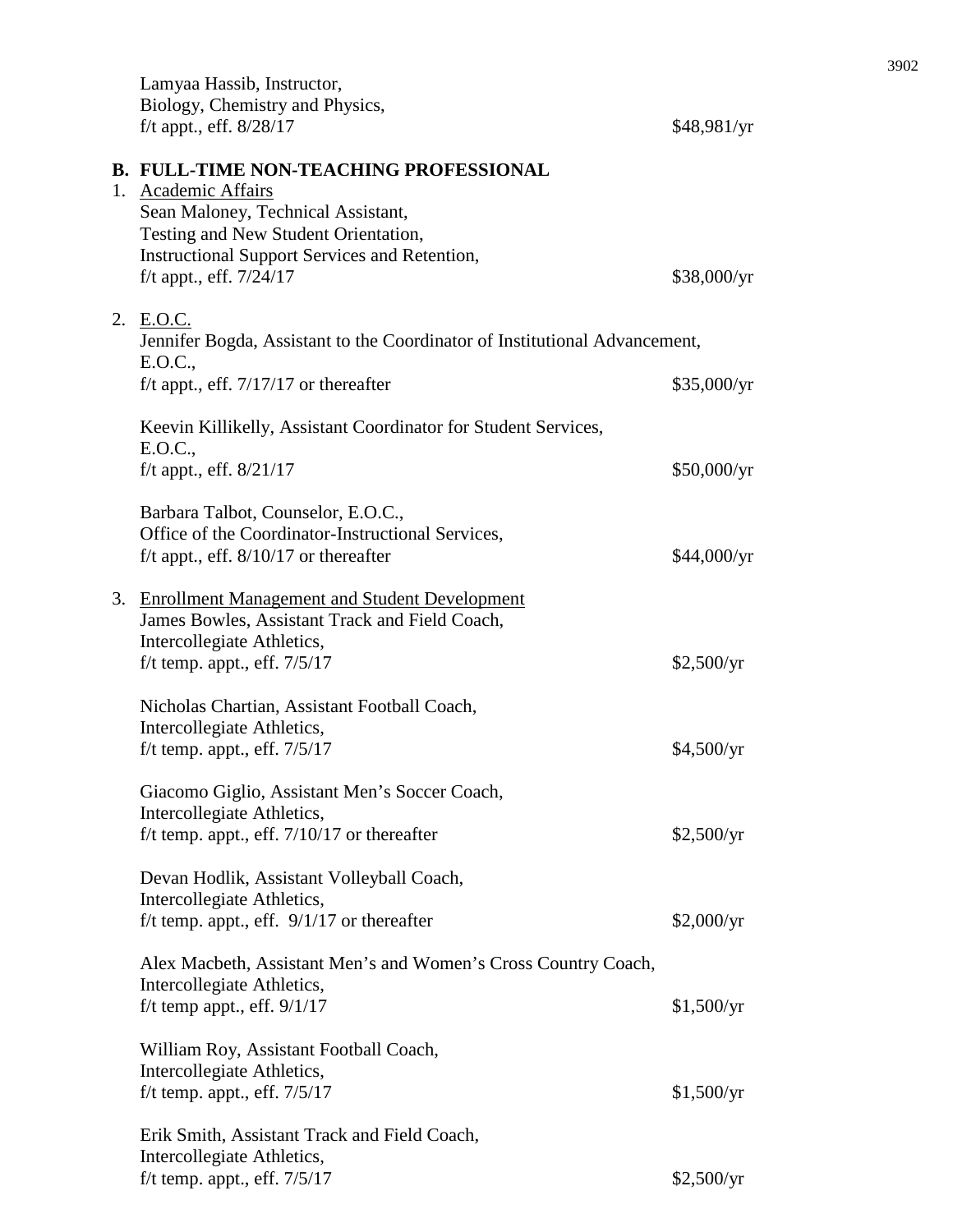|    | Robert VanHoesen, Assistant Football Coach,<br>Intercollegiate Athletics,<br>f/t temp. appt., eff. $7/5/17$                                                    | \$4,000/yr   |
|----|----------------------------------------------------------------------------------------------------------------------------------------------------------------|--------------|
|    | 4. Schools of Business and Engineering and Industrial Technologies<br>Kelli LeClair, Advising Specialist,                                                      |              |
|    | School of Business,<br>f/t appt., eff. $7/24/17$                                                                                                               | \$40,100/yr. |
|    | 5. Technology, Institutional Assessment and Planning<br>Nasir Khan, Microcomputer Technician,<br>Information Technology Services,<br>f/t appt., eff. $7/17/17$ | \$35,000/yr  |
|    | Kristen Stiegler, Research Analyst,<br>Planning and Research,<br>f/t appt., eff. $8/17/17$ or thereafter                                                       | \$40,000/yr  |
|    | <b>C. PART-TIME FACULTY</b>                                                                                                                                    |              |
|    | 1. Academic Affairs<br>Tracy Dunn, Instructor,<br>Community and Professional Education,<br>$p/t$ appt. (non-credit), eff. $8/17/17$ or thereafter              | \$25.00/hr   |
|    | Stephan Haimowitz, Instructor,<br>Community and Professional Education,<br>$p/t$ appt. (non-credit), eff. $8/17/17$ or thereafter                              | \$25.00/hr   |
|    | Daniel Sher, Instructor,<br>Community and Professional Education,<br>p/t appt. (non-credit), eff. 8/17/17 or thereafter                                        | \$25.00/hr   |
|    | Melanie Teliska, Instructor,<br>Community and Professional Education,<br>$p/t$ appt. (non-credit), eff. $8/17/17$ or thereafter                                | \$25.00/hr   |
|    | Amanda Trienens, Instructor,<br>Workforce Development,<br>$p/t$ appt., eff. $6/1/17$ or thereafter                                                             | \$40.00/hr   |
|    | 2. Schools of Business and Engineering and Industrial Technologies<br>Kenneth Santucci, Instructor,<br>Accounting, Entrepreneurship and Marketing,             |              |
|    | p/t appt., eff. 8/28/17                                                                                                                                        | \$1113/sch   |
|    | Brandon Shaver, Instructor,<br>Automotive, Manufacturing and Electrical Engineering Technologies,<br>p/t appt., eff. 8/28/17                                   | \$1113/sch   |
| 3. | School of Liberal Arts and Sciences<br>Amanda Cadau, Instructor,<br>Biology, Chemistry and Physics (shelf),<br>$p/t$ appt., eff. $7/17/17$ or thereafter       | \$1113/sch   |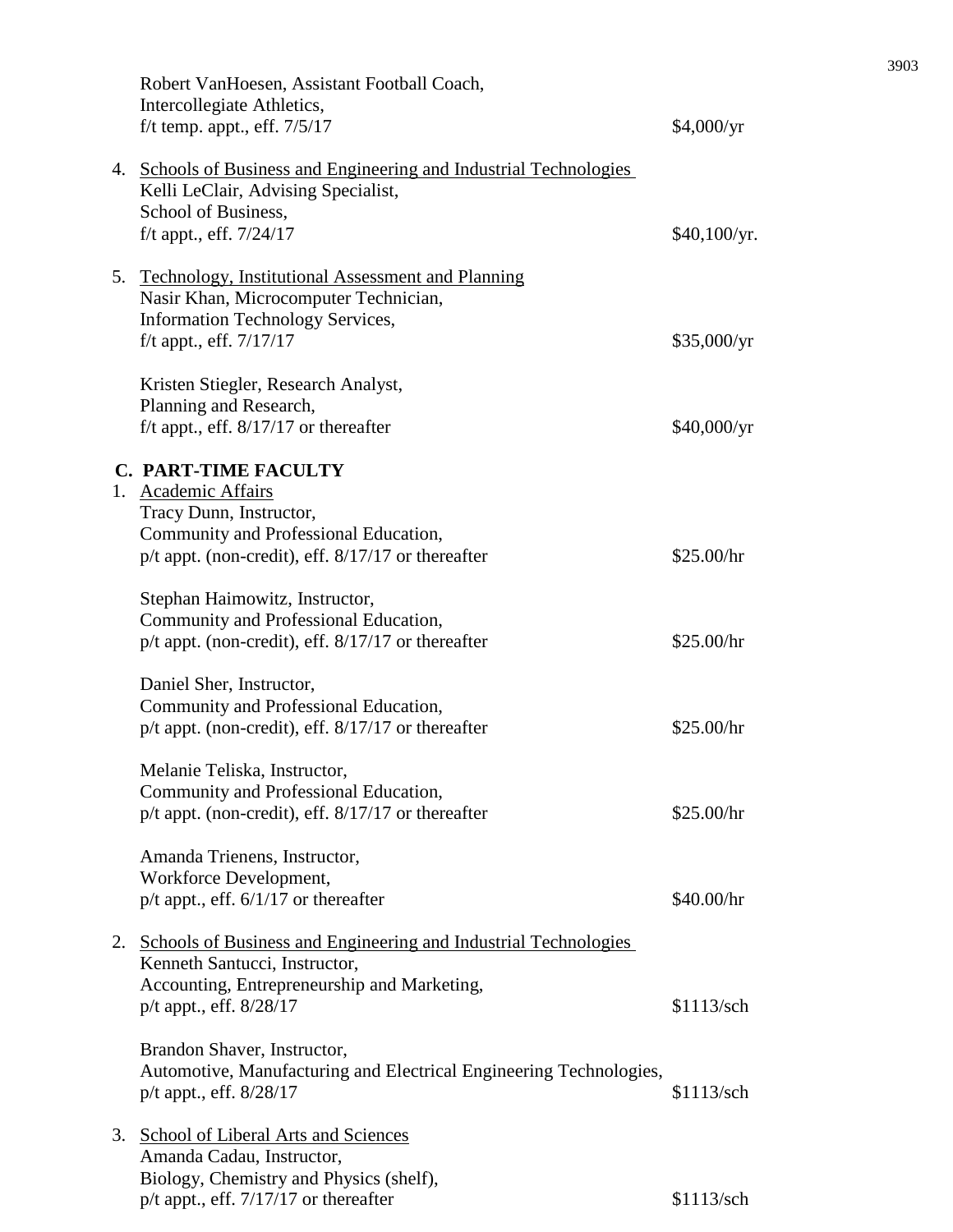|    | Denise Coblish, Instructor,<br>English, Foreign Languages and English as a Second Language,<br>p/t appt., eff. 8/28/17                                               | \$1113/sch |
|----|----------------------------------------------------------------------------------------------------------------------------------------------------------------------|------------|
|    | Stacey Delaney, Instructor,<br>Teacher Preparation,<br>p/t appt., eff. 8/28/17                                                                                       | \$1113/sch |
|    | Alison Horton, Instructor,<br>History, Philosophy and Social Sciences,<br>p/t appt., eff. 8/28/17                                                                    | \$1113/sch |
|    | Margaret Jones, Instructor,<br>Criminal Justice, Forensic Science and Public Administration,<br>$p/t$ appt., eff. $8/28/17$                                          | \$1113/sch |
|    | Michael Klein, Instructor,<br>Biology, Chemistry and Physics,<br>p/t appt., eff. 8/28/17                                                                             | \$1113/sch |
|    | Logan Martin, Instructor,<br>Mathematics and Engineering Science (shelf),<br>p/t appt., eff. 8/28/17                                                                 | \$1113/sch |
|    | John McCarthy, Instructor,<br>History, Philosophy and Social Sciences,<br>$p/t$ appt., eff. $8/28/17$                                                                | \$1113/sch |
|    | Rebecca Mcllvain, Instructor,<br>English, Foreign Languages and English as a Second Language (shelf),<br>p/t appt., eff. 8/28/17                                     | \$1113/sch |
|    | Charis Nick-Torok, Instructor,<br>Criminal Justice, Forensic Science and Public Administration,<br>p/t appt., eff. 8/28/17                                           | \$1113/sch |
|    | Meghan Vian, Instructor,<br>English, Foreign Languages and English as a Second Language,<br>p/t appt., eff. 8/28/17                                                  | \$1113/sch |
|    | D. PART-TIME NON-TEACHING PROFESSIONAL                                                                                                                               |            |
| 1. | Academic Affairs<br>Kristin Komazenski, Kids on Campus Instructor,<br>Community and Professional Education (Kids on Campus Programs),<br>$p/t$ appt., eff. $6/16/17$ | \$30.00/hr |
|    | Nicole Weiss, Kids on Campus Instructor,<br>Community and Professional Education (Kids on Campus Programs),<br>$p/t$ appt., eff. $6/16/17$                           | \$30.00/hr |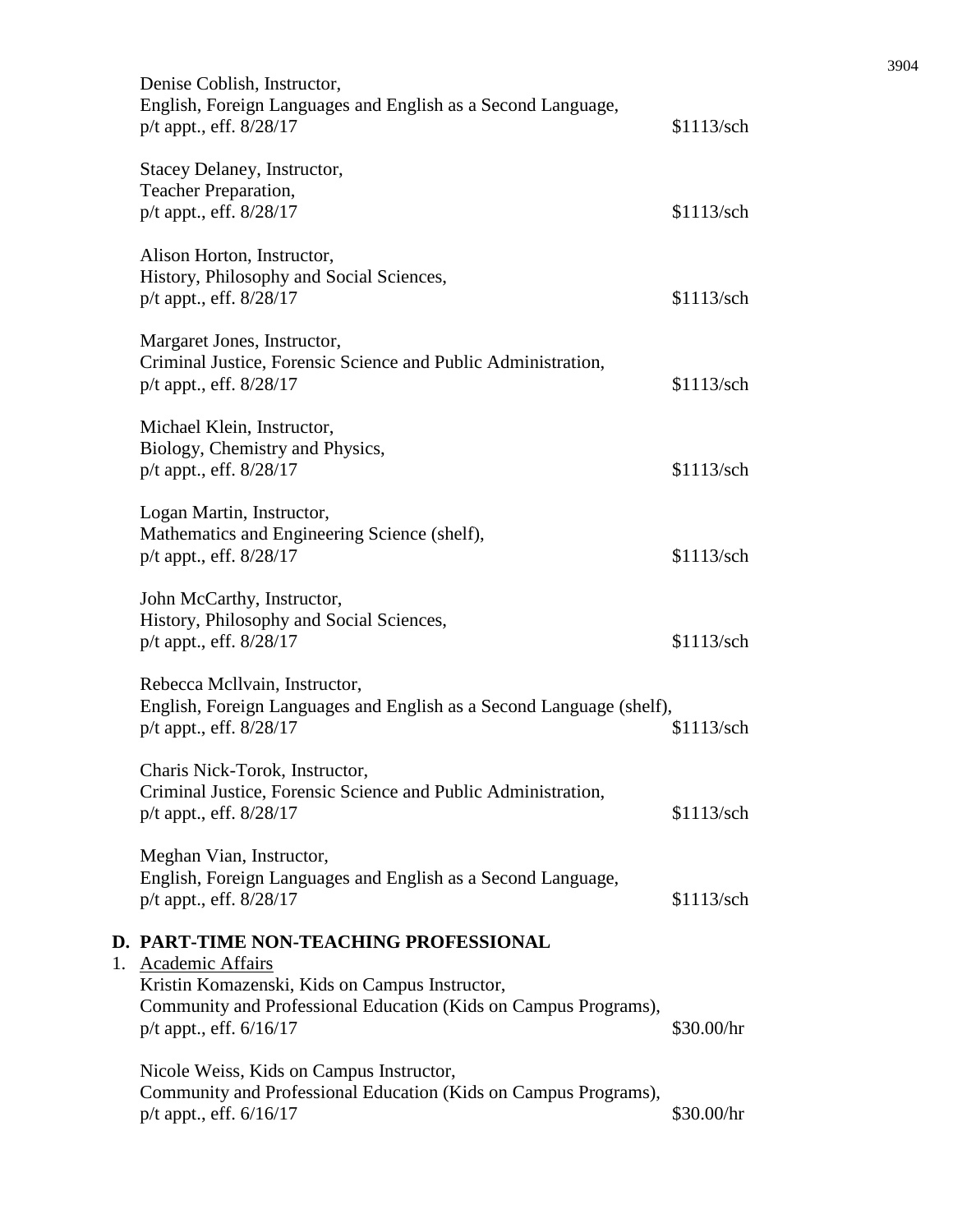|    | 2. Enrollment Management and Student Development<br>Emily Bisch, Part-time Athletic Trainer,<br>Intercollegiate Athletics,    |              |
|----|-------------------------------------------------------------------------------------------------------------------------------|--------------|
|    | $p/t$ appt., eff. 7/5/17 or thereafter                                                                                        | \$30.00/hr   |
|    | Kate Gawrys, Part-time Athletic Trainer,<br>Intercollegiate Athletics,                                                        |              |
|    | $p/t$ appt., eff. $7/5/17$ or thereafter                                                                                      | \$30.00/hr   |
|    | David Haverly, Part-time Athletic Trainer,<br>Intercollegiate Athletics,                                                      |              |
|    | $p/t$ appt., eff. $7/5/17$ or thereafter                                                                                      | \$30.00/hr   |
|    | Austin Jones, Part-time Athletic Trainer,<br>Intercollegiate Athletics,                                                       |              |
|    | $p/t$ appt., eff. 7/5/17 or thereafter                                                                                        | \$30.00/hr   |
|    | Kathryn LaBerge, Coordinator for Job Location and Development,<br>Center for Careers and Transfer,<br>p/t appt., eff. 8/14/17 | \$20.00/hr   |
|    |                                                                                                                               |              |
|    | Sean Leggett, Part-time Athletic Trainer,<br>Intercollegiate Athletics,                                                       |              |
|    | p/t appt., eff. 7/5/17 or thereafter                                                                                          | \$30.00/hr   |
|    | Jason Taylor, Part-time Athletic Trainer,<br>Intercollegiate Athletics,                                                       |              |
|    | $p/t$ appt., eff. 7/5/17 or thereafter                                                                                        | \$30.00/hr   |
|    | Alison Thompson, Part-time Athletic Trainer,                                                                                  |              |
|    | Intercollegiate Athletics,<br>$p/t$ appt., eff. $7/5/17$ or thereafter                                                        | \$30.00/hr   |
|    | E. NON-INSTRUCTIONAL EMPLOYEES/CLASSIFIED STAFF                                                                               |              |
|    | 1. Administration<br>Brandon Herald, Motor Equipment Operator Light,                                                          |              |
|    | Physical Plant,                                                                                                               |              |
|    | f/t appt., eff. $7/18/17$ or thereafter                                                                                       | \$13.8005/hr |
|    | John Matthews, Custodial Worker,<br>Physical Plant,                                                                           |              |
|    | f/t appt., eff. $7/10/17$ or thereafter                                                                                       | \$12.8426/hr |
|    | Nadine Sheffield, Custodial Worker,                                                                                           |              |
|    | Physical Plant,<br>f/t appt., eff. $7/18/17$ or thereafter                                                                    | \$12.8426/hr |
| 2. | Finance                                                                                                                       |              |
|    | Anthony Finnerty, Inventory Control Specialist,<br>Business Services,                                                         |              |
|    | f/t appt., eff. $6/26/17$                                                                                                     | \$19.0479/hr |